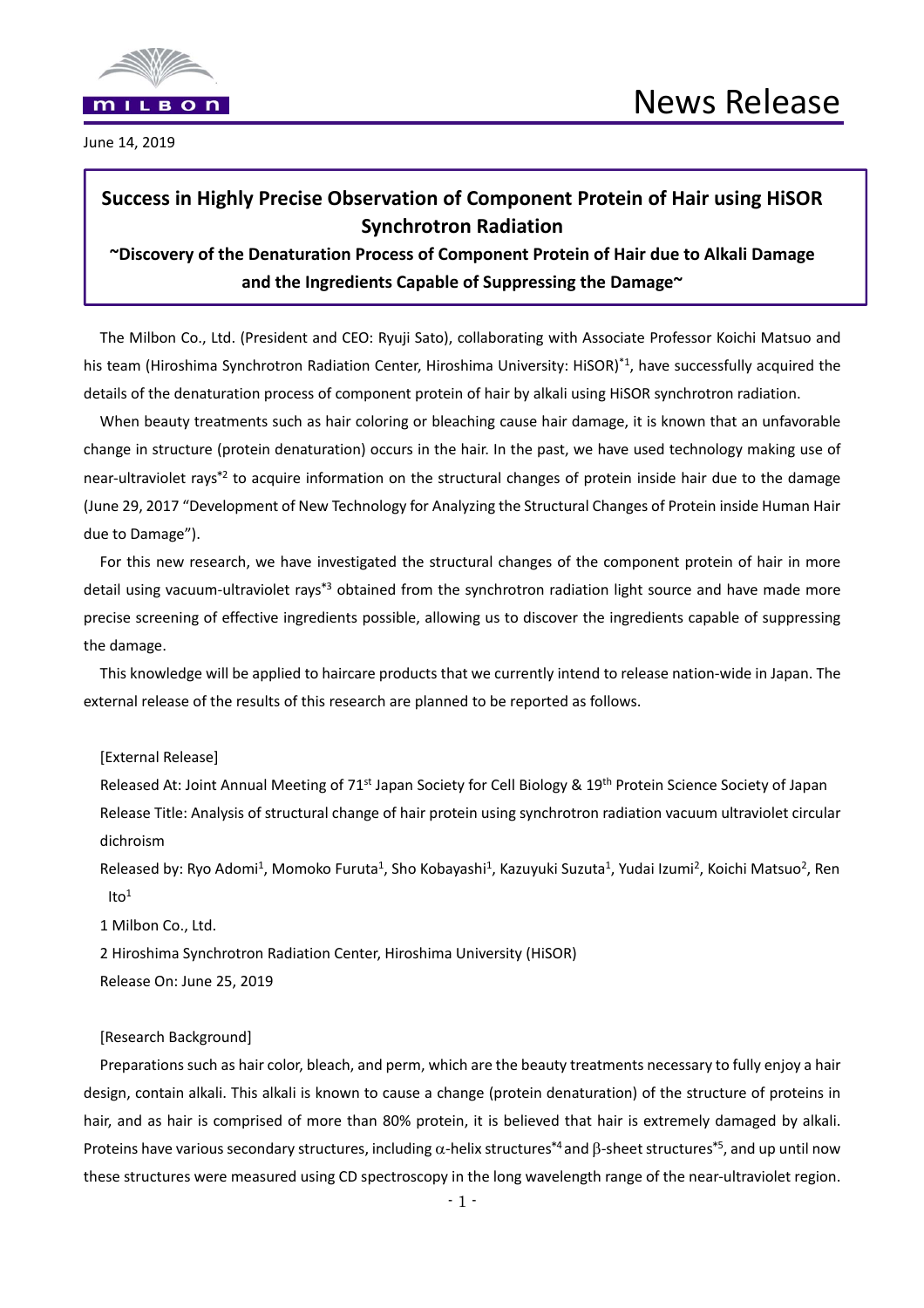

However, those methods had some limitations in regard to precise estimation of the present volume of secondary structures.

In this research, we attempted to resolve these issues at HiSOR, where synchrotron radiation in the vacuumultraviolet rays can be used.

## **[Research Results]**

In the past, measurements were taken in the  $200 - 190$  nm wavelength range, but the usage of synchrotron radiation at HiSOR allowed us to expand the measurement range into the short wavelengths than before. This has made it possible not only to accurately acquire the peak forms of the secondary structures, but also to provide several peak positons originated from the structures. These strength and shape of peaks allowed for a more accurate analysis, allowing us to precisely calculate the present volume of  $\alpha$ -helix and  $\beta$ -sheet structures (Fig. 1).

Using the measurement and analysis methods, and considering the experimental conditions such as the protein concentration, alkali volume, and exposure factors of synchrotron radiation, it became clear that the  $\alpha$ -helix structures within the component protein of hair decreased, while the  $\beta$ -sheet structures increased as time passes (Fig. 2).

Based in these results, a search for ingredients that can suppress the structural change led us to the discovery of three ingredients (polyethylene glycol (mean molecular weight 1000), glycine, and taurine) that are particularly effective, regardless of value of  $pH$ . When the preservation ratio of the secondary structures in the component protein of hair was calculated under the presence of these ingredients, it became clear that the decrease in  $\alpha$ -helix structures and increase in  $\beta$ -sheet structures were suppressed (Fig. 3).

Milbon will use this new knowledge and technology to further explain the fundamental phenomena of damage being caused to hair, and to develop preventative and care technologies.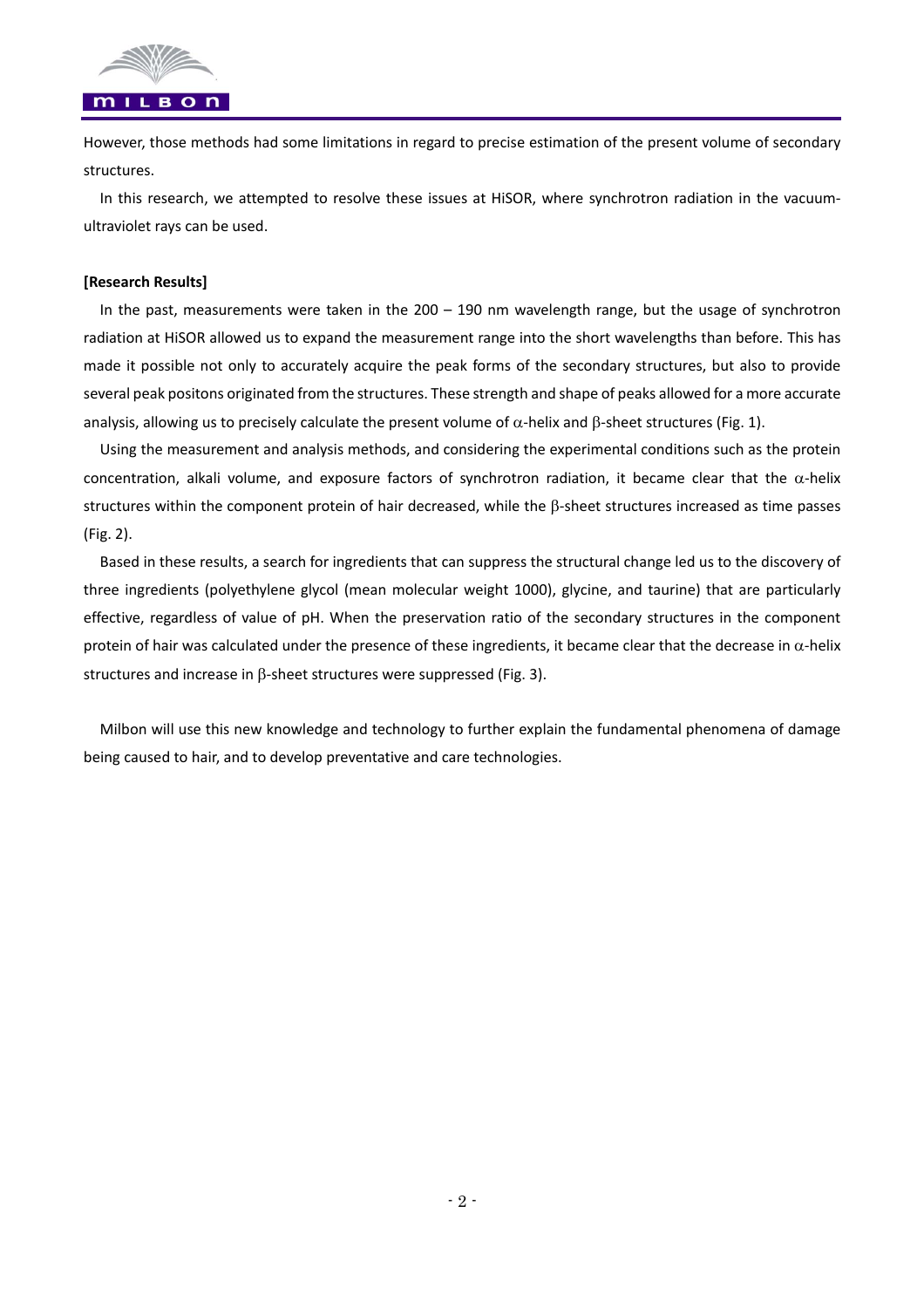

## [Reference Materials]



(Top: using existing measurement methods, bottom: newly established measurement method)

The 190 – 200 nm range spectroscopy data in the top graph (the area inside the green dotted lines) can now be acquired more accurately, as shown in the bottom graph.

The shoulder at around 222 nm (indicated by the downward blue arrow) and the peak at around 190 nm (indicated by the upward blue arrow) are originated from  $\alpha$ -helix structures.

The point around 217 nm (indicated by the downward red arrow) and around 197 nm (indicated by the upward red arrow) means the presence of  $\beta$ -sheet structures.





The  $\alpha$ -helix structures decrease as time passes while the  $\beta$ -sheet structures increase.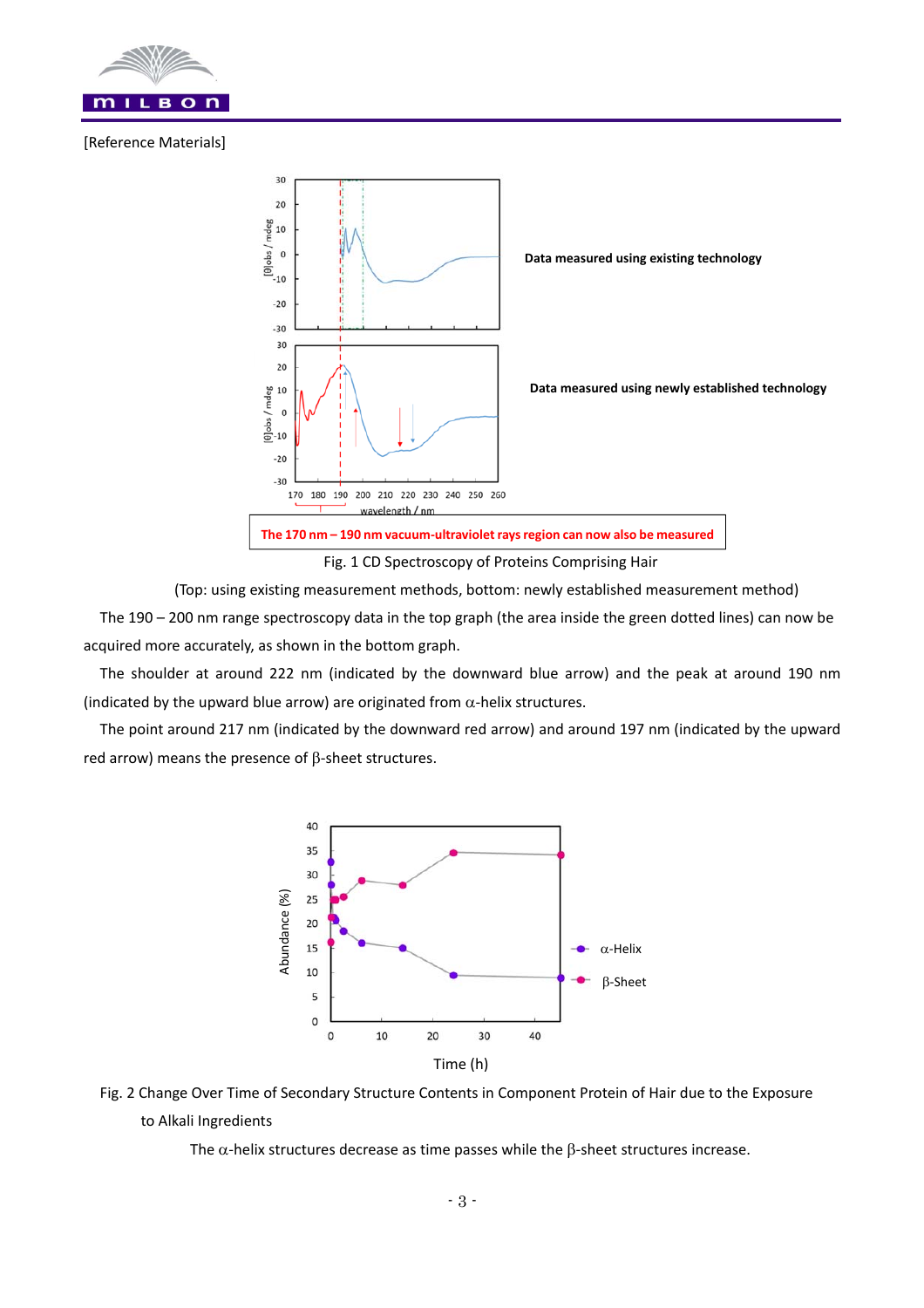



Fig. 3 Changes of Structure in the Component Protein of Hair due to Alkaline Denaturation,

and Suppression of Denaturation Using Ingredients

Alkaline denaturation causes the secondary structures of the component protein of hair to break own, leading to a reduction in  $\alpha$ -helix structures and an increase in  $\beta$ -sheet structures (A -> B), but when polyethylene glycol, glycine, taurine are applied from the beginning, they effectively suppress the denaturation  $(A \rightarrow C)$ .

## [Terminology]

\*1 Hiroshima Synchrotron Radiation Center, Hiroshima University (HiSOR http://www.hsrc.hiroshima‐u.ac.jp/)

A synchrotron radiation test facility located at Hiroshima University (Higashi‐Hiroshima City, Hiroshima Prefecture). Synchrotron radiation is the name given to the powerful electromagnetic waves generated when electrons are accelerated to almost the speed of light and then their direction of travel is altered using magnets. HiSOR specializes in experiments using synchrotron radiation in the vacuum‐ultraviolet rays and the soft X‐ray regions, and performs research into such areas as methods for analyzing the structure of biological matter.

## \*2 Near‐Ultraviolet Rays

Light comprised of ultraviolet electromagnetic waves that are outside the visual range but have a shorter wavelength, which is comparatively close to that of the visual range.

## \*3 Vacuum‐Ultraviolet Rays

 Light that covers a short wavelength region in ultraviolet, which is easily absorbed by oxygen and nitrogen in air, and which cannot pass long distances without a vacuum environment.